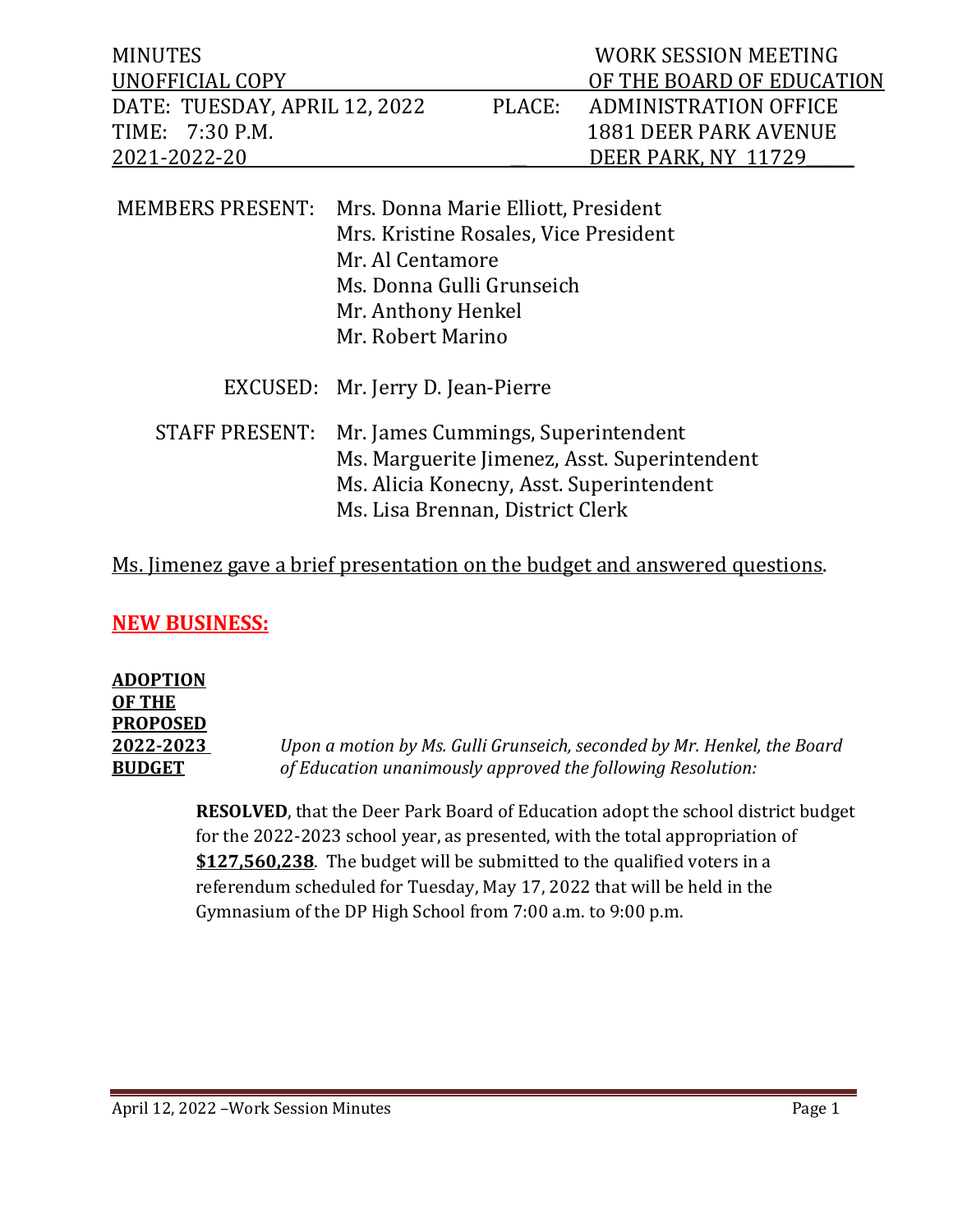# **APPROVAL OF SCHOOL CARD**

**PROPERTY** *Upon a motion by Mr. Marino, seconded by Mr. Centamore, the Board* **TAX REPORT** *of Education unanimously approved the following Resolution:*

> **RESOLVED**, that the Board of Education of the Deer Park Union Free School district approve the real property tax report card prepared by the District's business office for the 2022 Annual District Meeting.

BE IT FURTHER RESOLVED, that a copy of said report card shall be submitted to the State Education Department.

### **REVISION TO THE 2021-22 SCHOOL DISTRICT HOLIDAY** *Upon a motion by Ms. Gulli Grunseich, seconded by Mrs. Rosales, the Board* **CALENDAR** *of Education unanimously approved the following Resolution:*

**RESOLVED**, that the 2021-2022 District School Holiday Calendar that was approved on March 9, 2021 be revised to reflect a change in the date to the observance of Eid-al-fitr from Tuesday, May 3, 2022 to Monday, May 2, 2022. **School will be closed on Monday, May 2, 2022 and will be in session on Tuesday, May 3, 2022.** 

**DISPOSAL/ RECYCLE OF DW** *Upon a motion by Mr. Henkel, seconded by Mr. Marino, the Board of*  **SMARTBOARDS** *Education unanimously approved the following Resolution:*

> **RESOLVED**, that due to the delivery of new and improved smartboards, the disposal of the unusable plastic portion of the current smartboards will be sent to be recycled. (Recycling list in file)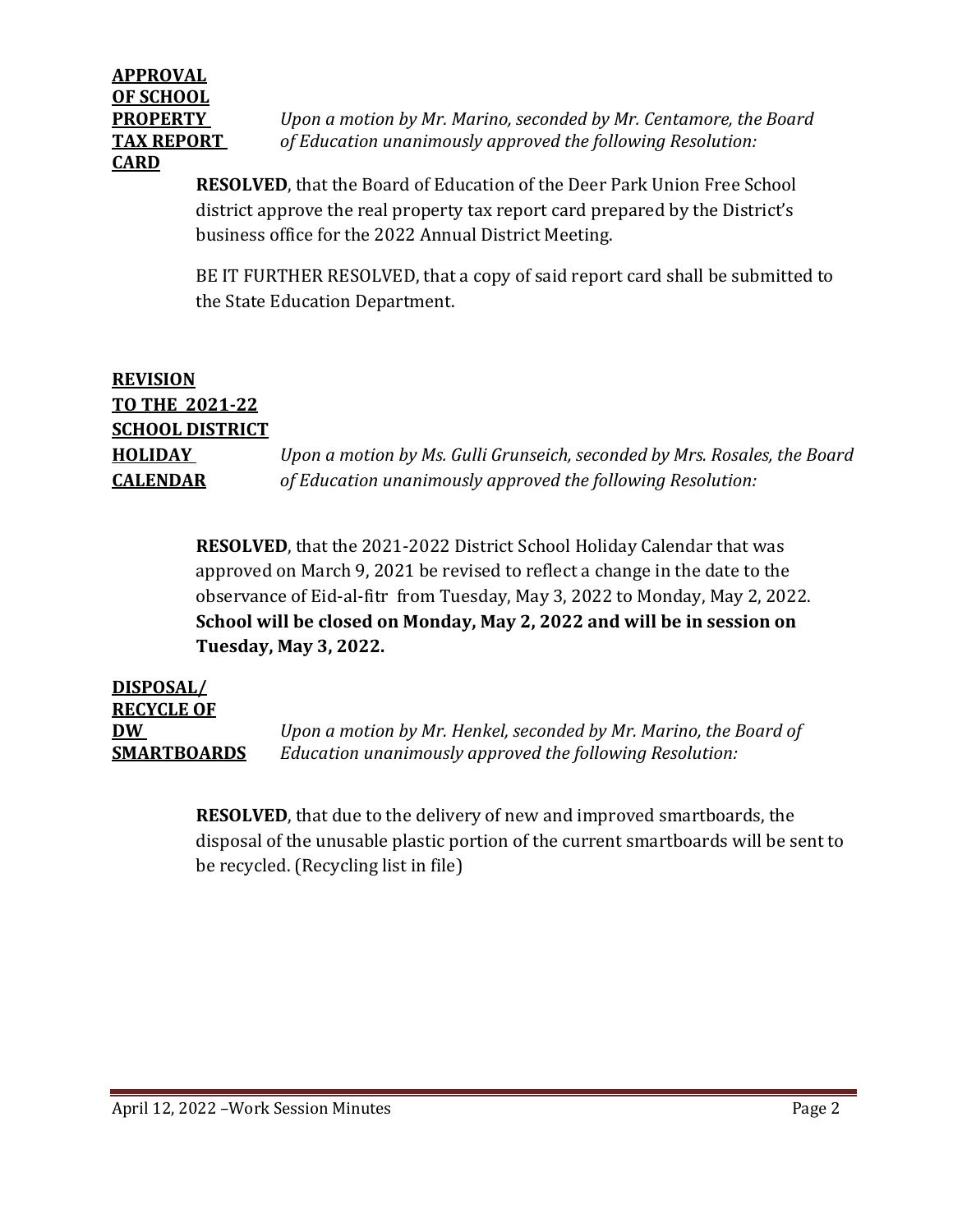**PURCHASE** *Upon a motion by Mr. Centamore, seconded by Mr. Marino, the Board of* **EQUIPMENT** *Education unanimously approved the following Resolution:*

> **WHEREAS, t**he Board of Education of the Deer Park Union Free School District ("District") desires to enter into a multi-year service agreement with Western Suffolk BOCES in order for Western Suffolk BOCES to furnish certain services to the District pursuant to Education Law §1950(4), those services being: the purchase of Chromebooks to replace our aging fleet, ipads to finish our DW needs, document camaras and a High School Mac lab upgrade.

> BE IT RESOLVED that the Board of Education of the Deer Park Union Free School District agrees to enter into said multi-year service agreement with Western Suffolk BOCES for the provision of said services and equipment to the District with a projected total cost of \$700,409, for a period of five years from the date said agreement is signed; and

> BE IT FURTHER RESOLVED, that upon the recommendation of the Superintendent, that the President of the Board be authorized to execute all documents necessary on behalf of the District to effectuate this resolution.

**DPHS/RFMS CHARTERS FOR EXTRA** 

**CLASSROOM** *Upon a motion by Ms. Gulli Grunseich, seconded by Mrs. Rosales, the*  **ACTIVITIES** *Board of Education unanimously approved the following Resolution:*

> **RESOLVED**, that the 2021-2022 charters for the extra classroom activities for the DPHS and RFMS are approved and will be filed in the District Clerk's office.